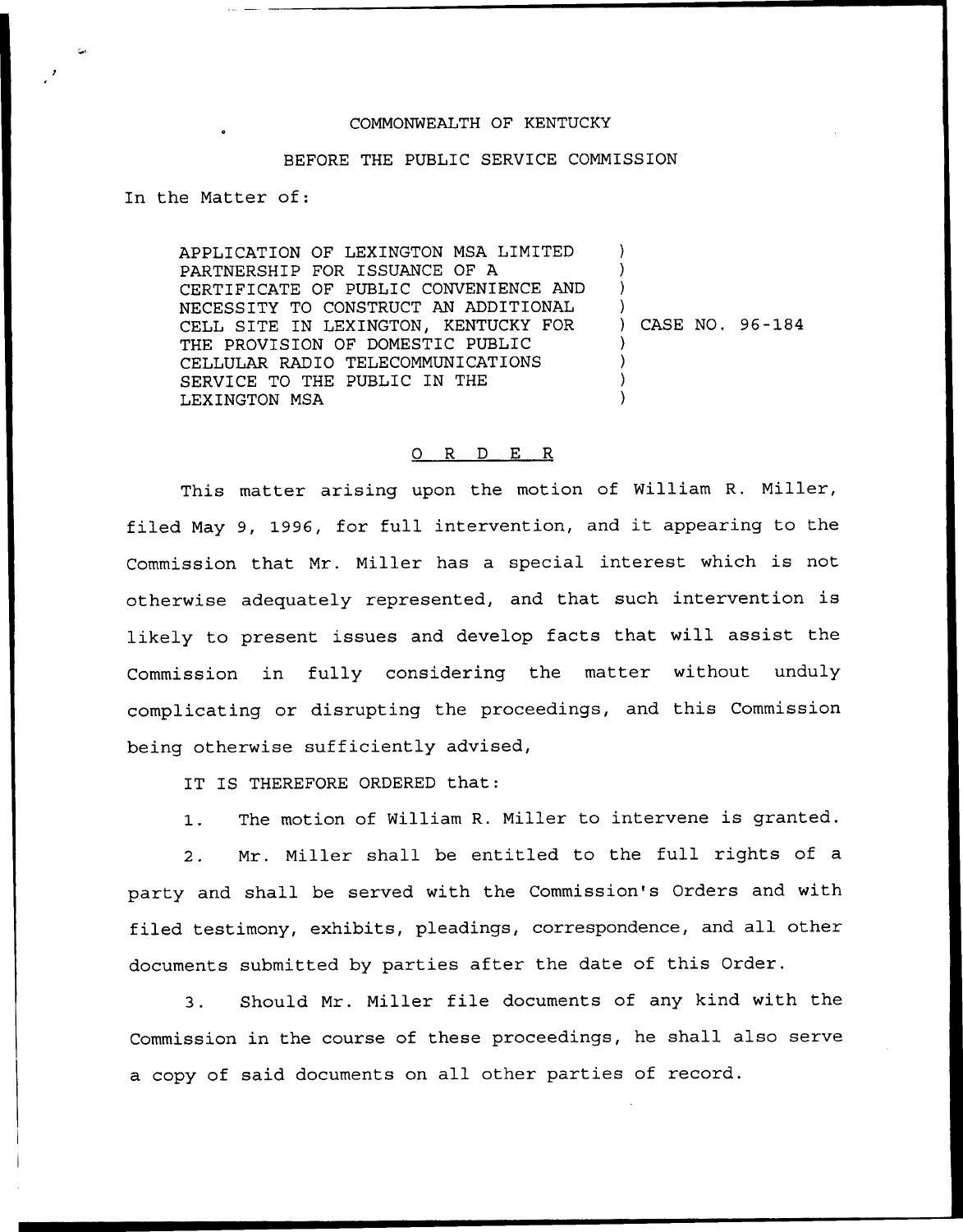Done at Frankfort, Kentucky, this 16th day of Nay, 1996.

PUBLIC SERVICE COMMISSION

<u>Nuida K Breathitt</u>

ATTEST

Executive Director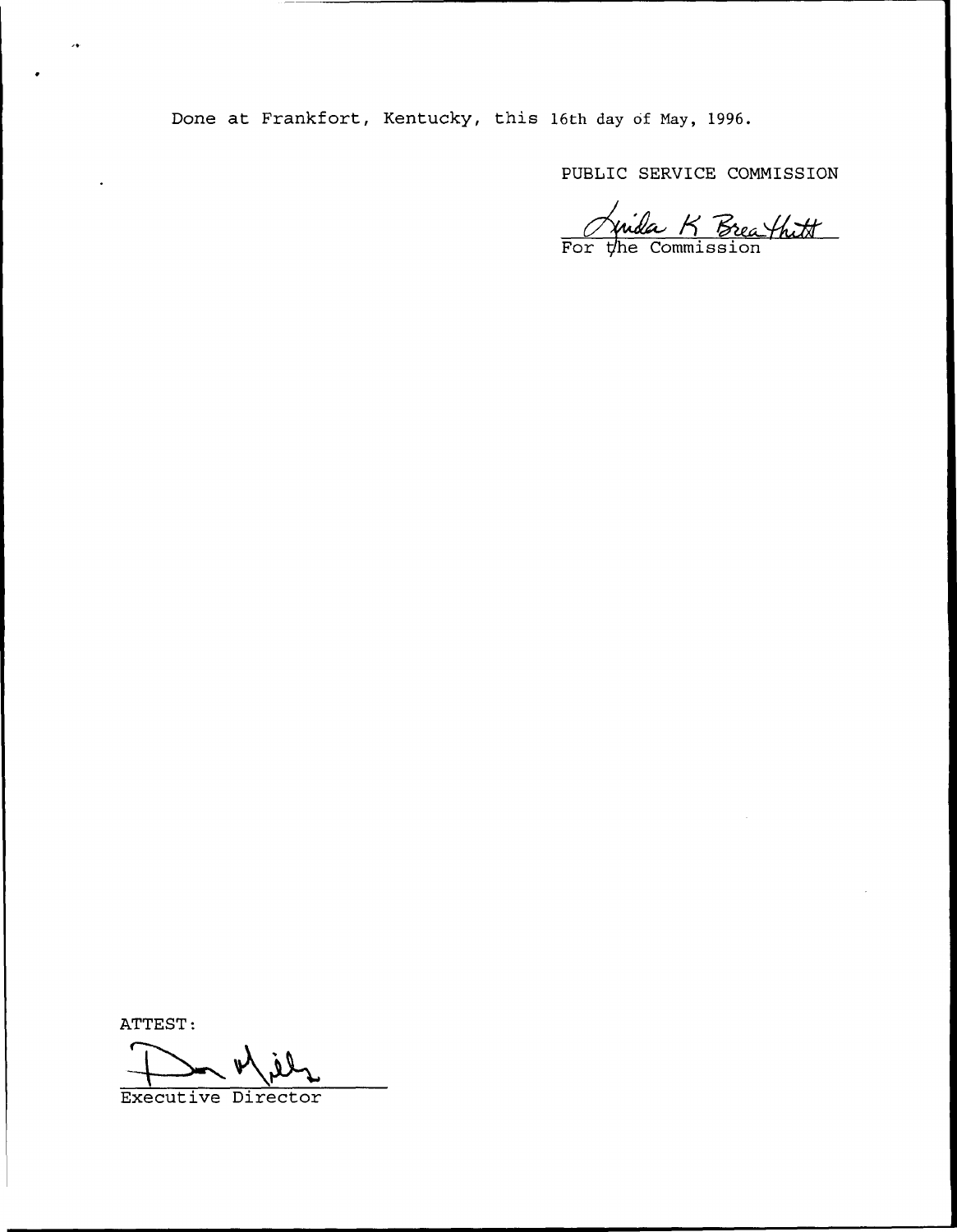# COMMONWEALTH OF KENTUCKY

## BEFORE THE PUBLIC SERVICE COMMISSION

In the Matter of:

APPLICATION OF LEXINGTON MSA LIMITED PARTNERSHIP FOR ISSUANCE OF A CERTIFICATE OF PUBLIC CONVENIENCE AND NECESSITY TO CONSTRUCT AN ADDITIONAL CELL SITE IN LEXINGTON, KENTUCKY FOR THE PROVISION OF DOMESTIC PUBLIC CELLULAR RADIO TELECOMMUNICATIONS SERVICE TO THE PUBLIC IN THE LEXINGTON MSA ) ) ) ) ) CASE NO. 96-184 ) ) ) )

### 0 R <sup>D</sup> E R

The Commission has received the attached letter from William R. Miller regarding the proposed cellular telecommunications facility to be located at 243-235 Gold Rush Road, Lexington, Fayette County, Kentucky.

IT IS THEREFORE ORDERED that:

1. Lexington MSA Limited Partnership ("Lexington MSA") shall respond to the Mr. Miller's concerns by certified letter, within 10 days from the date of this Order.

2. Lexington MSA shall file <sup>a</sup> copy of the certified letter and dated receipt, within <sup>7</sup> days of the date of the receipt.

Done at Frankfort, Kentucky, this 16th day of Nay, 1996.

PUBLIC SERVICE COMMISSION

Junda K Breathitt

ATTEST:

Executive Director